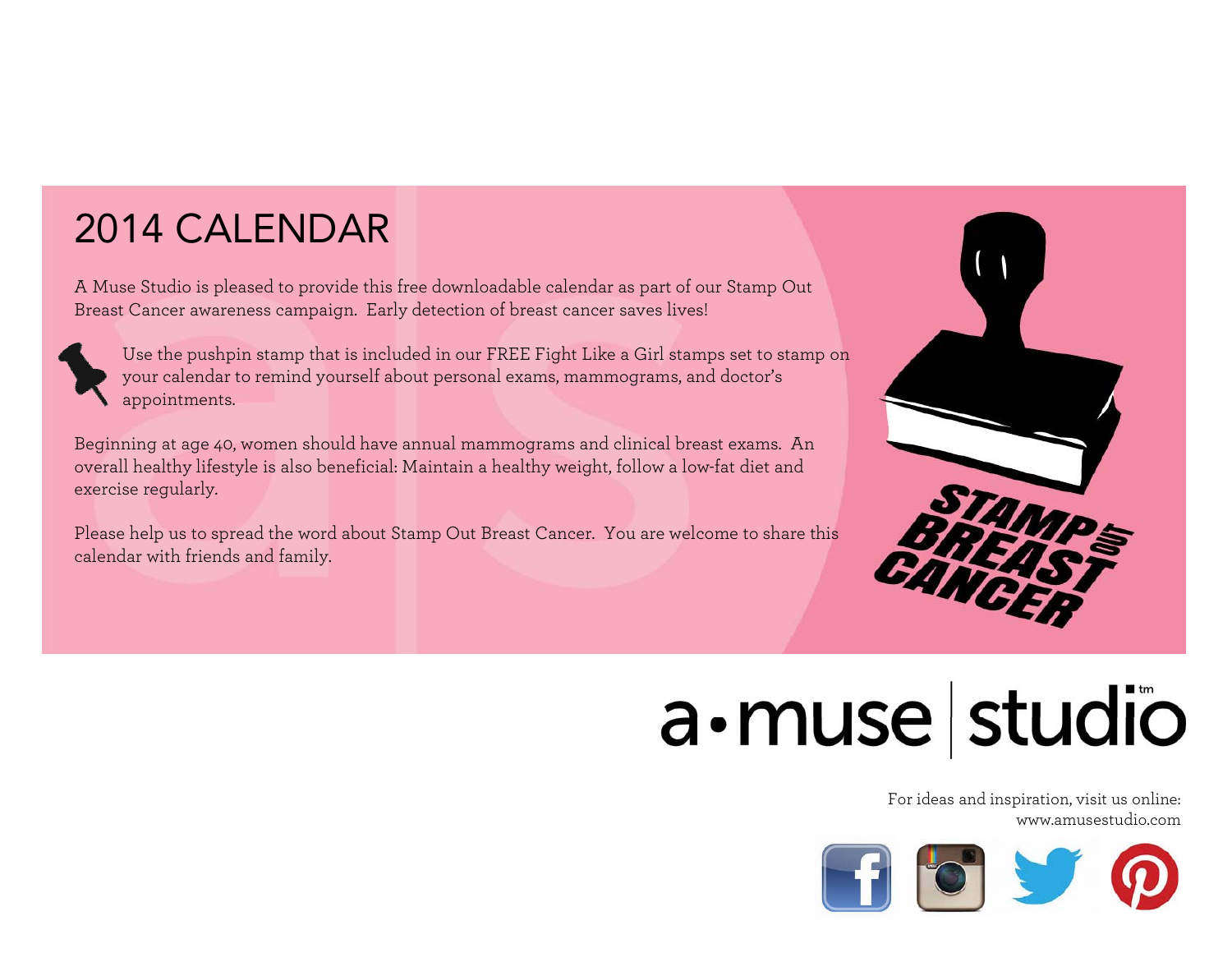## october

| sunday | monday         | tuesday | wednesday      | thursday       | friday         | saturday       |
|--------|----------------|---------|----------------|----------------|----------------|----------------|
|        |                | $\bf I$ | $\overline{2}$ | 3              | $\overline{4}$ | $\overline{5}$ |
| 6      | $\overline{7}$ | 8       | 9              | ${\rm IO}$     | $\;$ II        | <b>I2</b>      |
| 13     | 14             | 15      | <b>16</b>      | I7             | <b>18</b>      | 19             |
| 20     | 2I             | 22      | 23             | 24             | 25             | 26             |
| 27     | 28             | 29      | 30             | 3 <sub>I</sub> |                |                |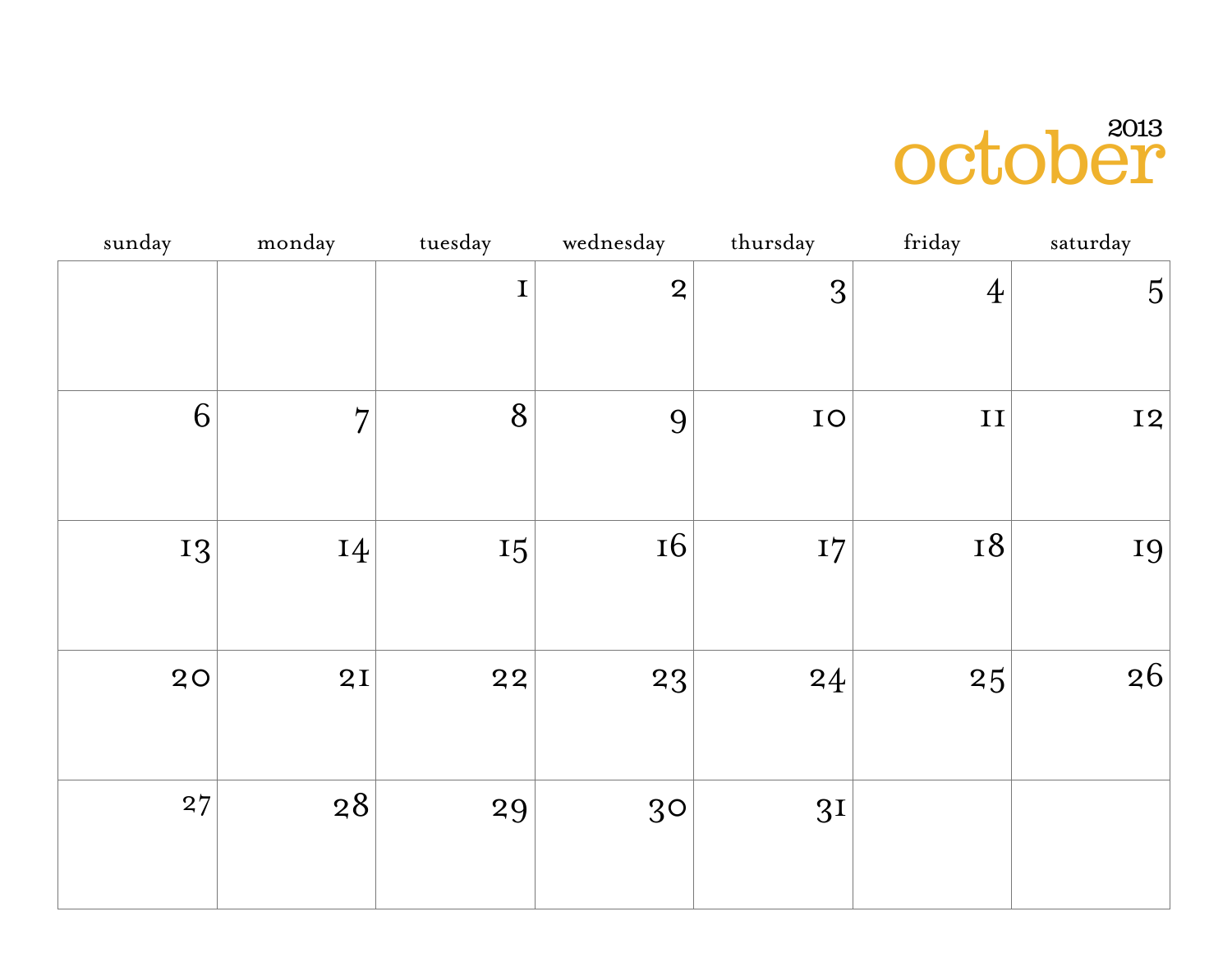## november

| sunday | monday         | tuesday        | wednesday | thursday       | friday | saturday       |
|--------|----------------|----------------|-----------|----------------|--------|----------------|
|        |                |                |           |                | I      | $\overline{2}$ |
| 3      | $\overline{4}$ | $\overline{5}$ | 6         | $\overline{7}$ | 8      | 9              |
| IO     | $\mathbf{II}$  | <b>I2</b>      | 13        | 14             | 15     | <b>16</b>      |
| I7     | <b>18</b>      | 19             | 20        | 2I             | 22     | 23             |
| 24     | 25             | 26             | 27        | 28             | 29     | 30             |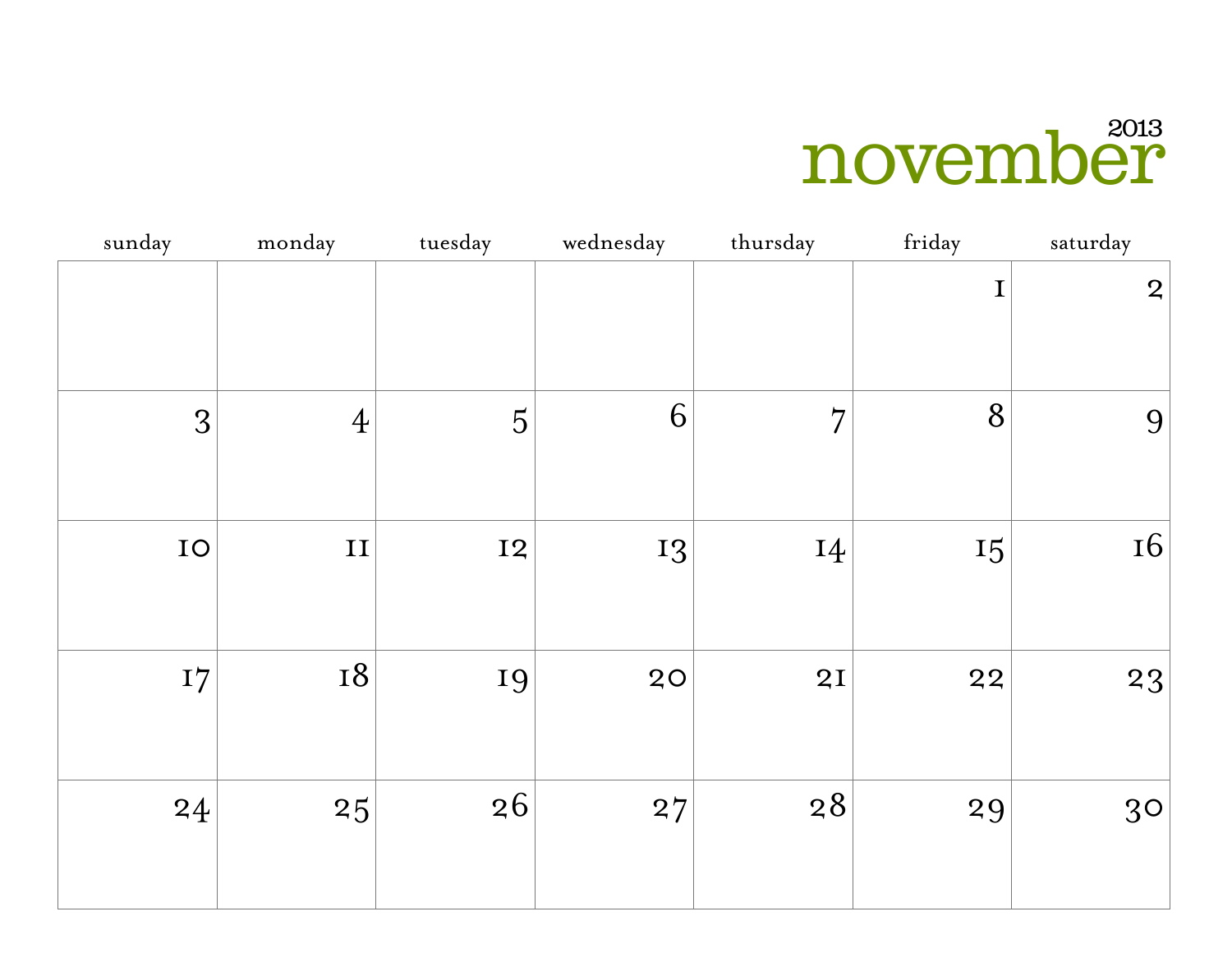## december

| sunday | monday         | tuesday        | wednesday      | thursday       | friday | saturday       |
|--------|----------------|----------------|----------------|----------------|--------|----------------|
| I      | $\overline{2}$ | 3              | $\overline{4}$ | $\overline{5}$ | 6      | $\overline{7}$ |
| 8      | 9              | IO             | $\;$ II        | <b>I2</b>      | 13     | 14             |
| 15     | <b>16</b>      | 17             | <b>18</b>      | 19             | 20     | 2I             |
| 22     | 23             | 24             | 25             | 26             | 27     | 28             |
| 29     | 30             | 3 <sup>I</sup> |                |                |        |                |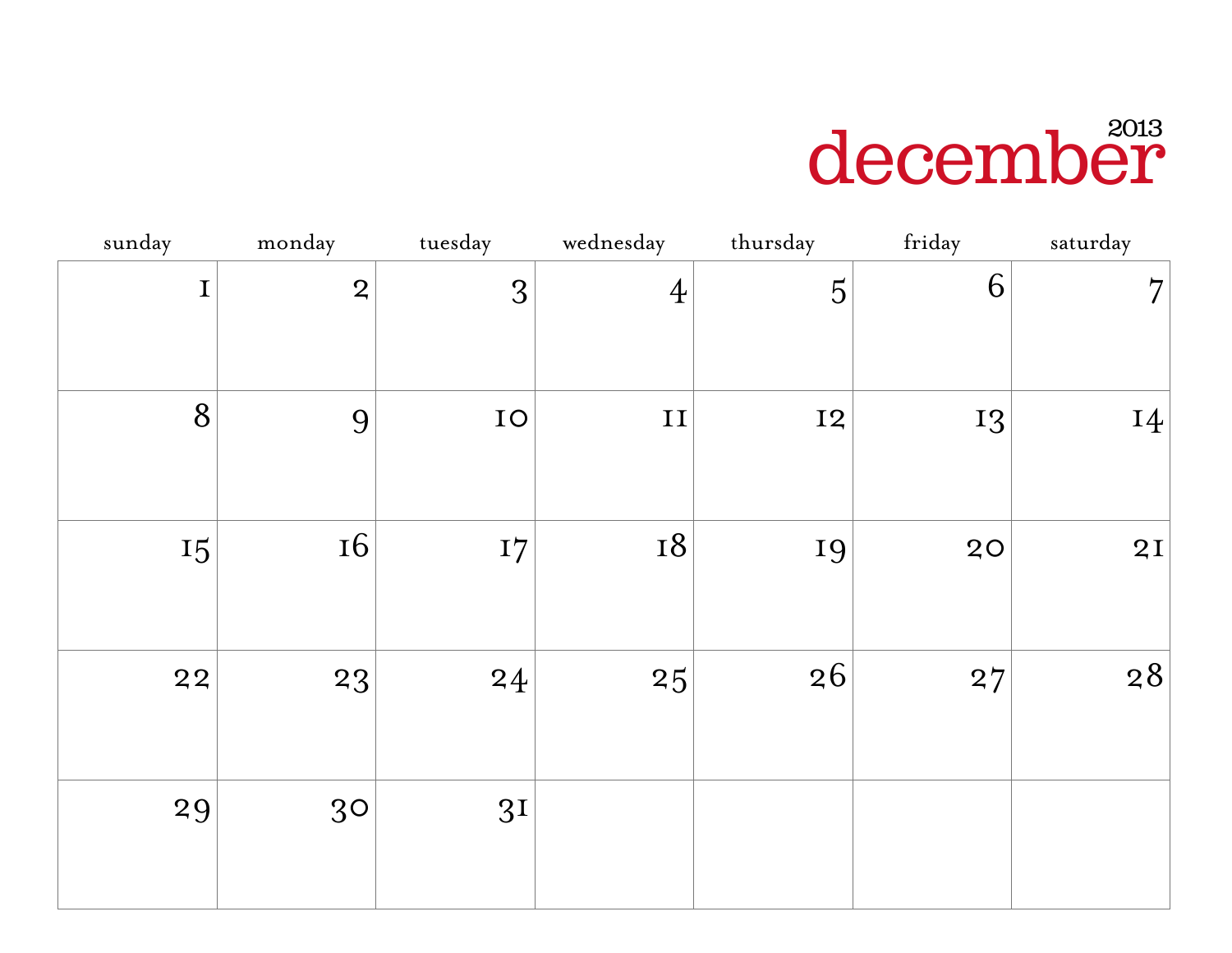

| sunday         | monday | tuesday        | wednesday   | thursday       | friday         | saturday       |
|----------------|--------|----------------|-------------|----------------|----------------|----------------|
|                |        |                | $\mathbf I$ | $\overline{2}$ | 3              | $\overline{4}$ |
| $\overline{5}$ | 6      | $\overline{7}$ | 8           | 9              | IO             | II             |
| <b>I2</b>      | 13     | 14             | 15          | <b>16</b>      | I7             | <b>18</b>      |
| 19             | 20     | 2I             | 22          | 23             | 24             | 25             |
| 26             | 27     | $28$           | 29          | 30             | 3 <sub>I</sub> |                |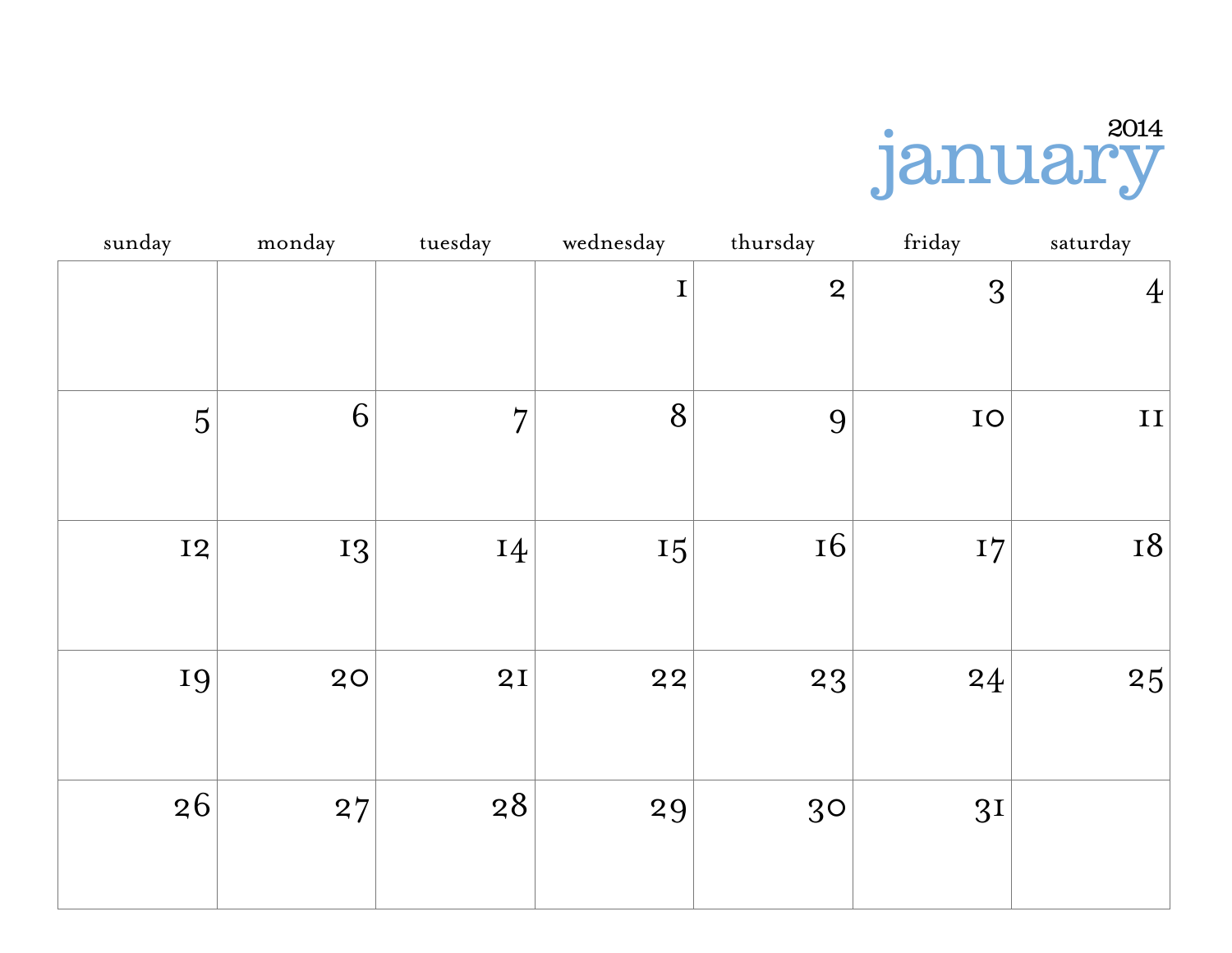

| sunday         | monday | tuesday        | wednesday      | thursday | friday         | saturday       |
|----------------|--------|----------------|----------------|----------|----------------|----------------|
|                |        |                |                |          |                | $\mathbf I$    |
| $\overline{2}$ | 3      | $\overline{4}$ | $\overline{5}$ | 6        | $\overline{7}$ | $8\phantom{1}$ |
| 9              | IO     | $\mathbf{II}$  | <b>I2</b>      | 13       | 14             | 15             |
| <b>16</b>      | I7     | <b>18</b>      | 19             | 20       | 2I             | 22             |
| 23             | 24     | 25             | 26             | 27       | 28             |                |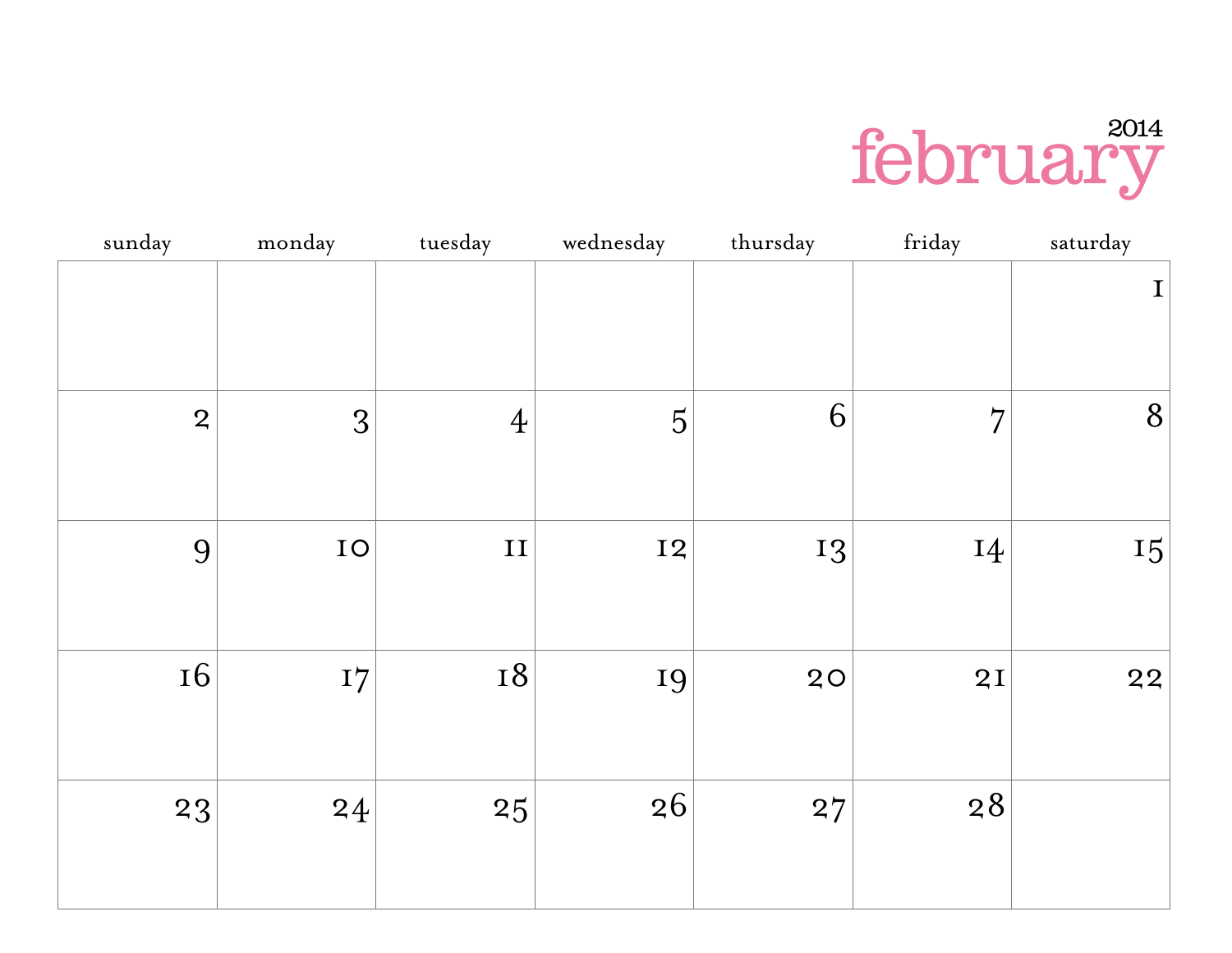### march

| sunday         | monday | tuesday        | wednesday      | thursday | friday         | saturday    |
|----------------|--------|----------------|----------------|----------|----------------|-------------|
|                |        |                |                |          |                | $\mathbf I$ |
| $\overline{2}$ | 3      | $\overline{4}$ | $\overline{5}$ | 6        | $\overline{7}$ | 8           |
| 9              | IO     | II             | <b>I2</b>      | 13       | 14             | 15          |
| <b>16</b>      | I7     | <b>18</b>      | 19             | 20       | 2I             | 22          |
| 23/30          | 24/31  | 25             | 26             | 27       | 28             | 29          |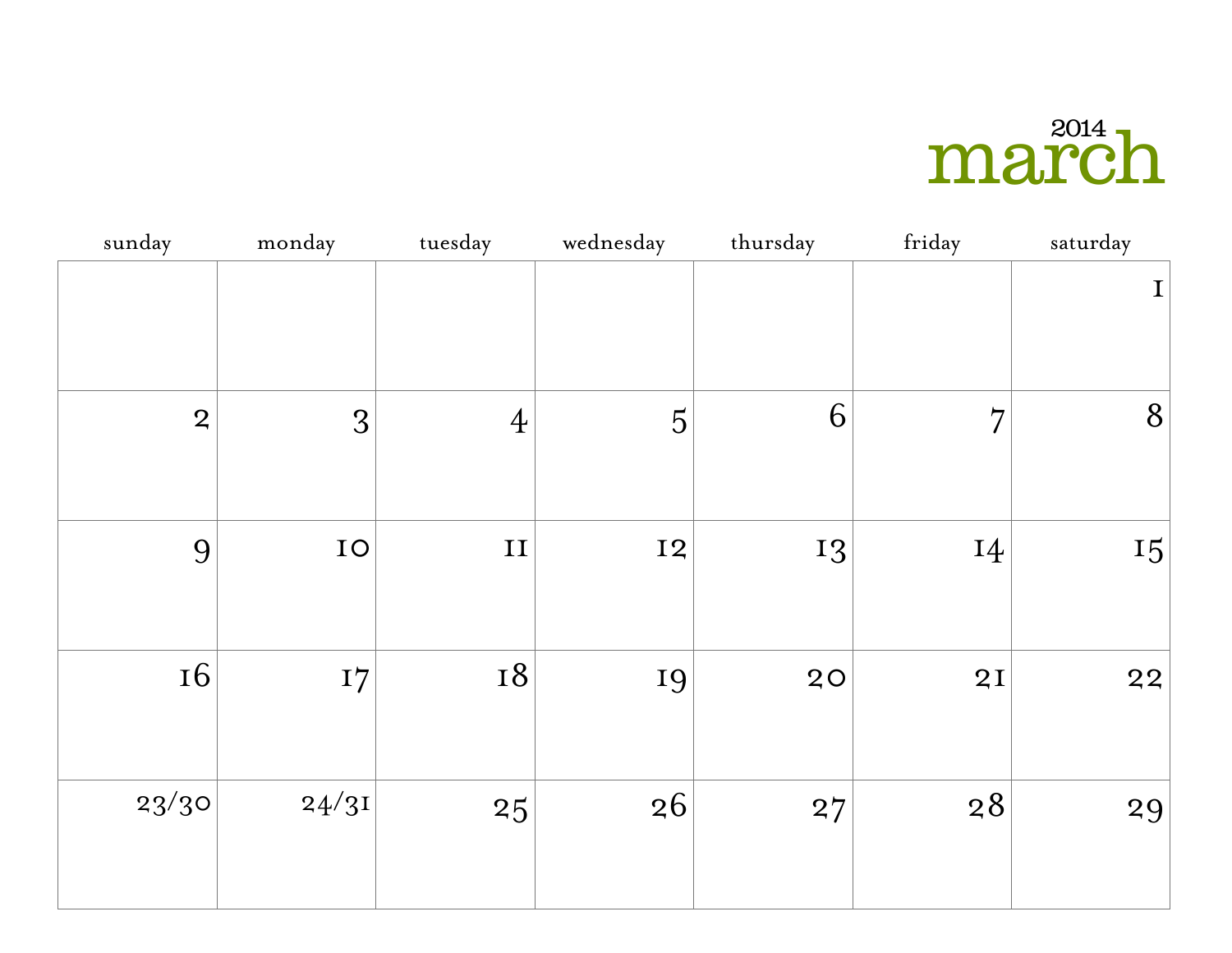

| sunday | monday         | tuesday | wednesday      | thursday   | friday         | saturday       |
|--------|----------------|---------|----------------|------------|----------------|----------------|
|        |                | I       | $\overline{2}$ | 3          | $\overline{4}$ | $\overline{5}$ |
| 6      | $\overline{7}$ | 8       | 9              | ${\rm IO}$ | $\;$ II        | <b>I2</b>      |
| 13     | 14             | 15      | <b>16</b>      | I7         | <b>18</b>      | 19             |
| 20     | 2I             | 22      | 23             | 24         | 25             | 26             |
| 27     | 28             | 29      | 30             |            |                |                |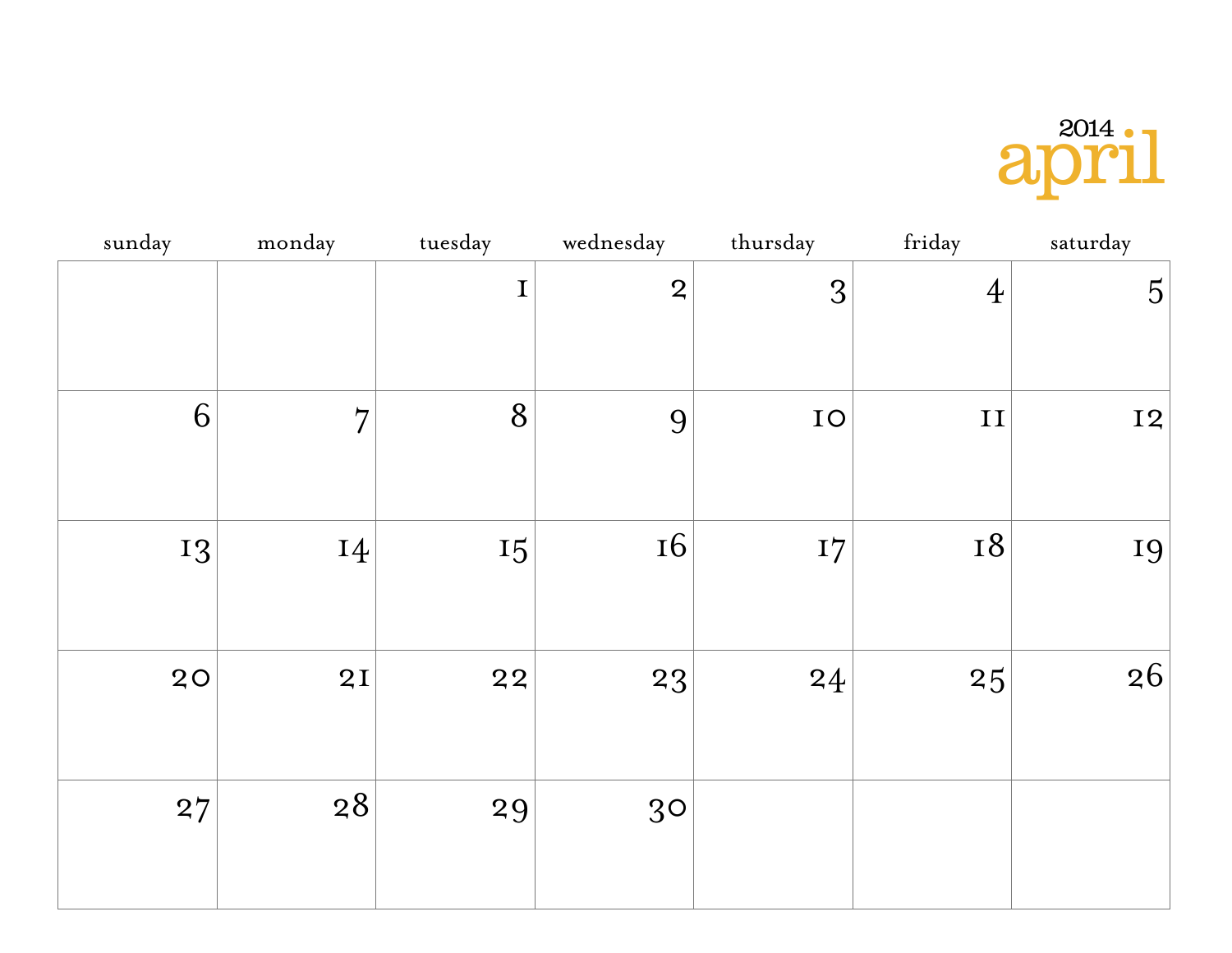#### may 2014

| sunday         | monday         | tuesday | wednesday      | thursday    | friday         | saturday       |
|----------------|----------------|---------|----------------|-------------|----------------|----------------|
|                |                |         |                | $\mathbf I$ | $\overline{2}$ | 3              |
| $\overline{4}$ | $\overline{5}$ | 6       | $\overline{7}$ | 8           | 9              | $IO$           |
| $\;$ II        | <b>I2</b>      | 13      | 14             | 15          | <b>16</b>      | I7             |
| <b>18</b>      | 19             | 20      | 2I             | 22          | 23             | 24             |
| 25             | 26             | 27      | 28             | 29          | 30             | 3 <sub>I</sub> |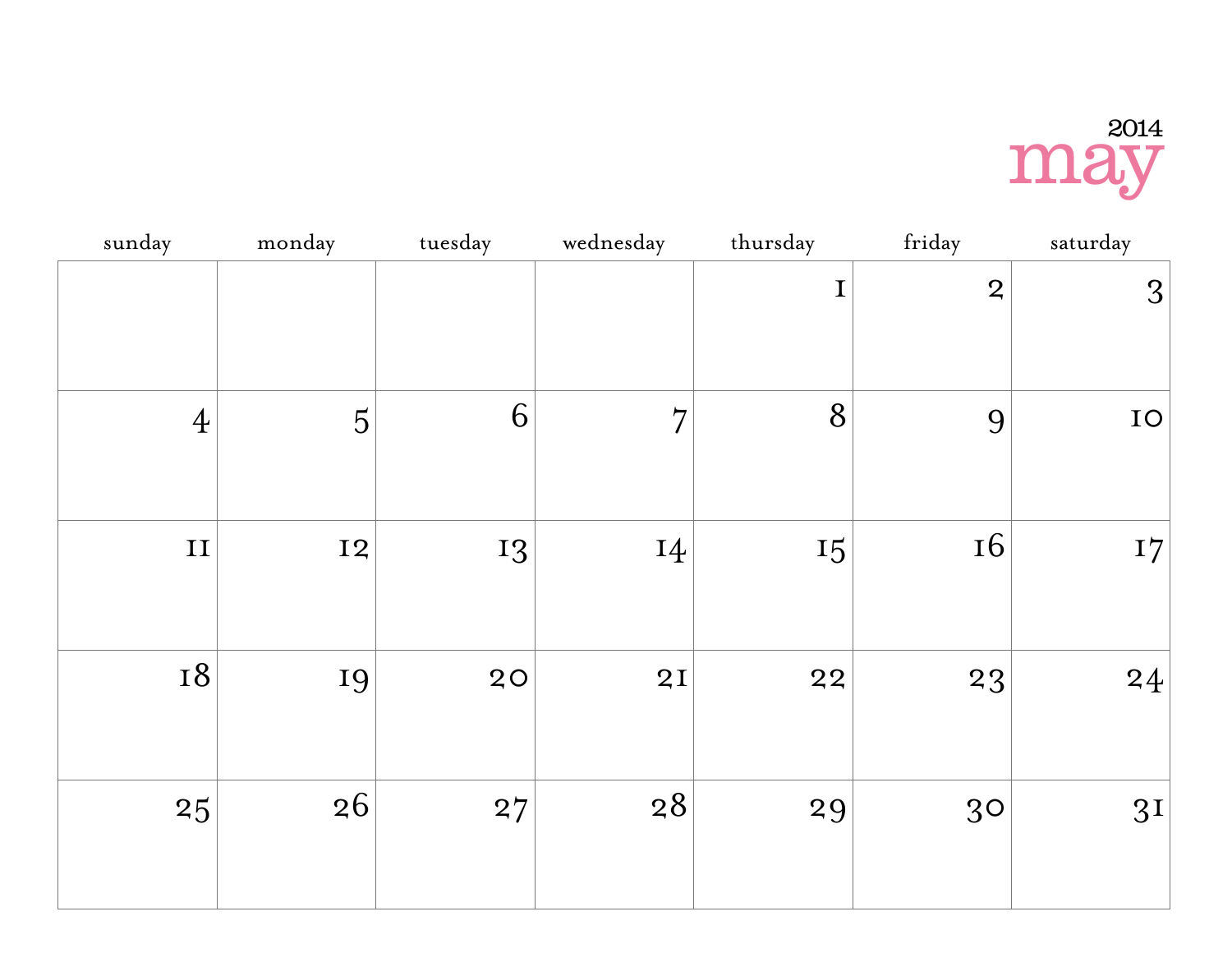# jun<sup>2014</sup>

| sunday      | monday         | tuesday | wednesday      | thursday       | friday | saturday       |
|-------------|----------------|---------|----------------|----------------|--------|----------------|
| $\mathbf I$ | $\overline{2}$ | 3       | $\overline{4}$ | $\overline{5}$ | 6      | $\overline{7}$ |
| 8           | 9              | IO      | $\mathbf{II}$  | <b>I2</b>      | 13     | 14             |
| 15          | <b>16</b>      | I7      | <b>18</b>      | 19             | 20     | 2I             |
| 22          | 23             | 24      | 25             | 26             | 27     | 28             |
| 29          | 30             |         |                |                |        |                |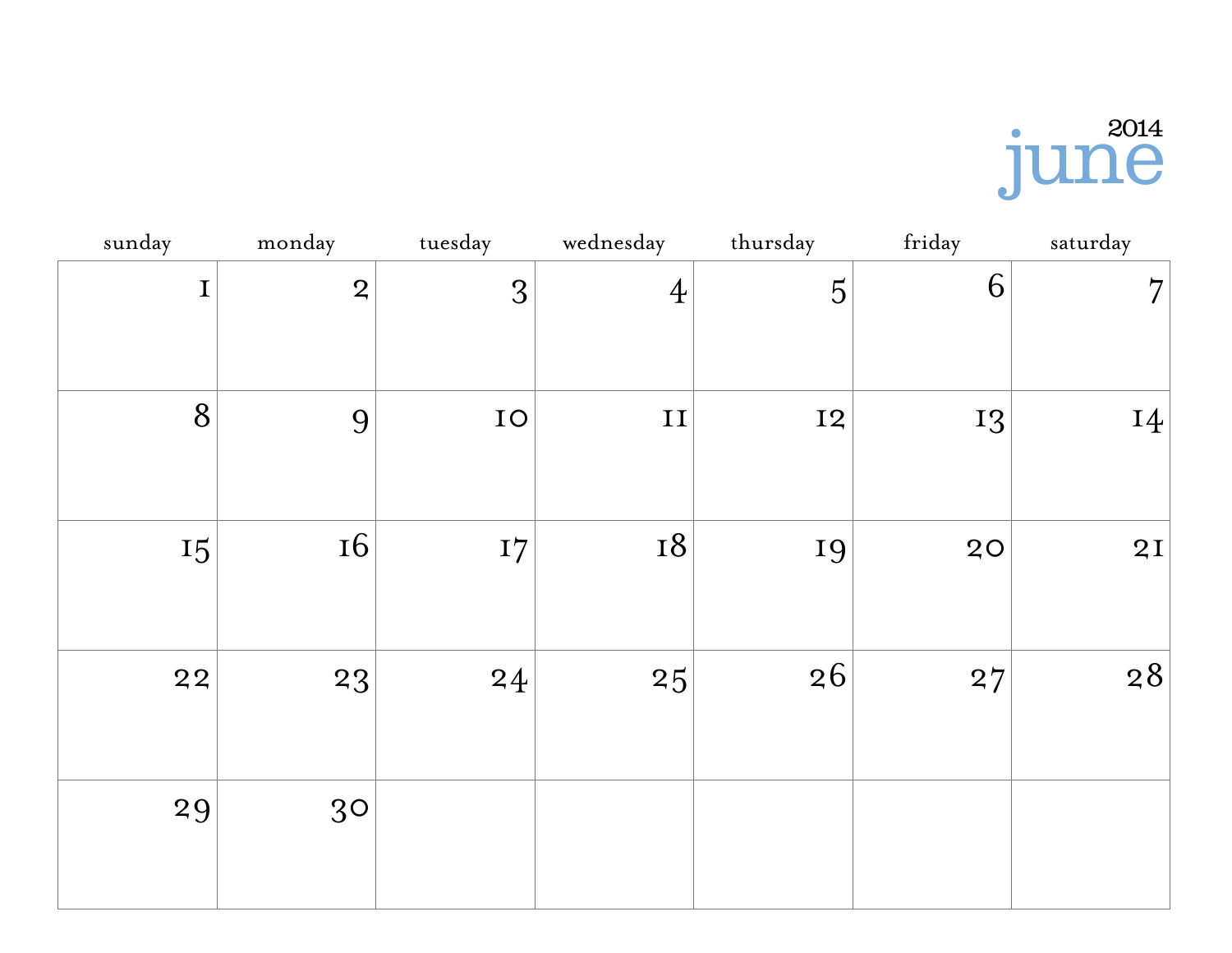

| sunday | monday         | tuesday | wednesday      | thursday       | friday         | saturday       |
|--------|----------------|---------|----------------|----------------|----------------|----------------|
|        |                | I       | $\overline{2}$ | 3              | $\overline{4}$ | $\overline{5}$ |
| 6      | $\overline{7}$ | 8       | 9              | IO             | $\;$ II        | <b>I2</b>      |
| 13     | 14             | 15      | <b>16</b>      | I7             | 18             | 19             |
| 20     | 2I             | 22      | 23             | 24             | 25             | 26             |
| 27     | 28             | 29      | 30             | 3 <sub>I</sub> |                |                |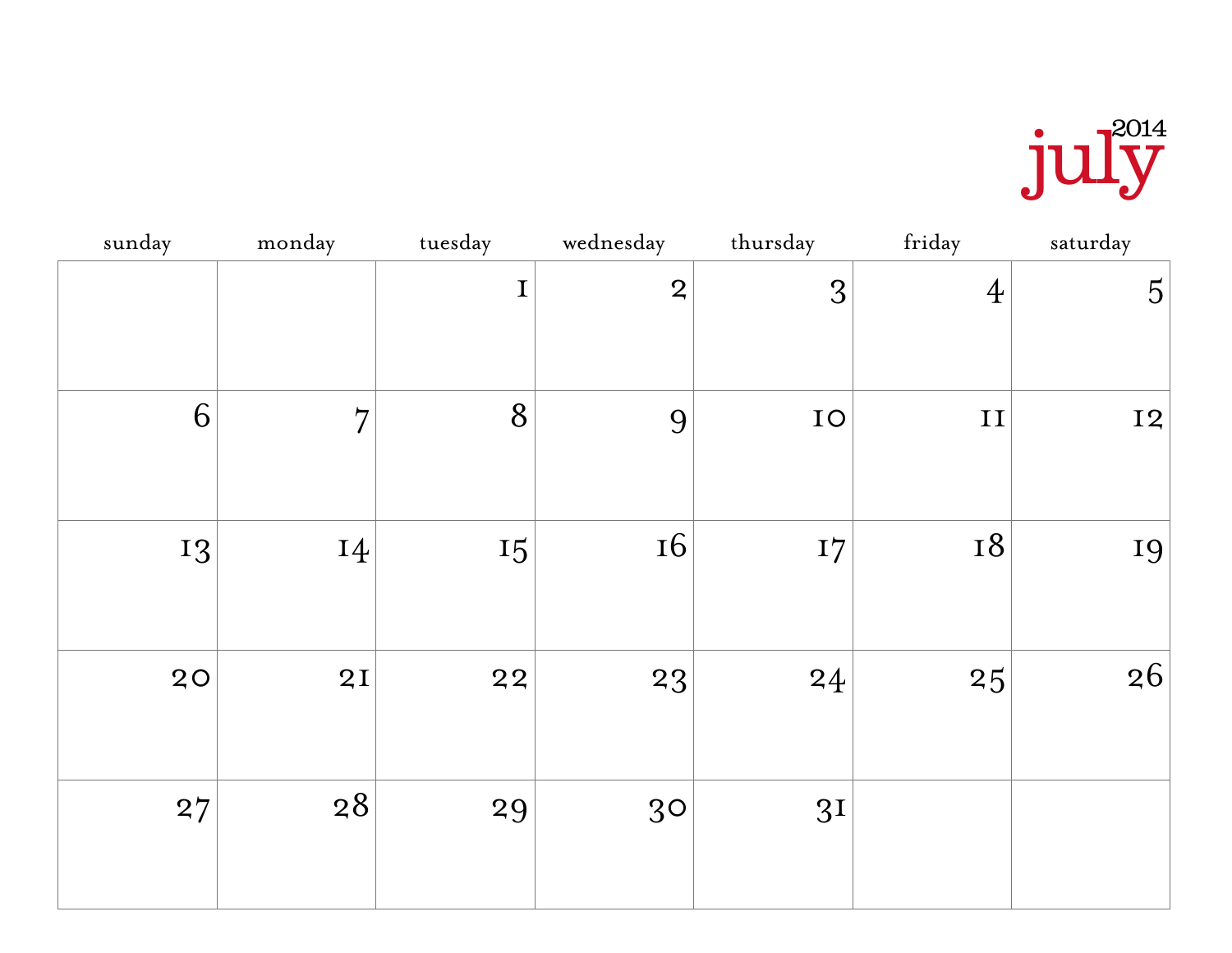## august

| sunday | monday         | tuesday   | wednesday | thursday       | friday | saturday       |
|--------|----------------|-----------|-----------|----------------|--------|----------------|
|        |                |           |           |                | I      | $\overline{2}$ |
| 3      | $\overline{4}$ | 5         | 6         | $\overline{7}$ | 8      | 9              |
| IO     | $\mathbf{I}$   | <b>I2</b> | 13        | 14             | 15     | <b>16</b>      |
| I7     | <b>18</b>      | 19        | 20        | 2I             | 22     | 23             |
| 24     | 25             | 26        | 27        | 28             | 29     | 30             |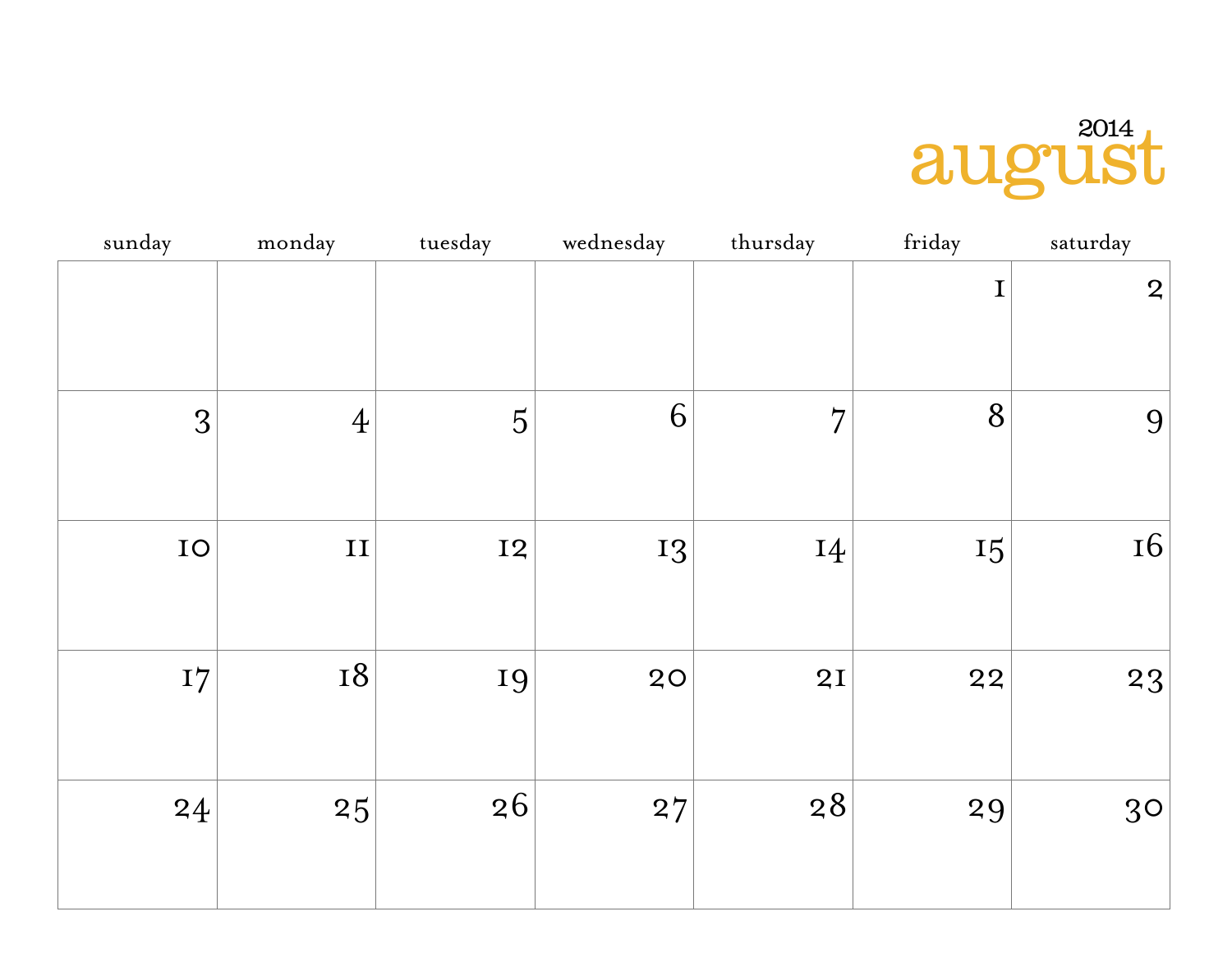# september

| sunday         | monday      | tuesday        | wednesday | thursday       | friday         | saturday |
|----------------|-------------|----------------|-----------|----------------|----------------|----------|
|                | $\mathbf I$ | $\overline{2}$ | 3         | $\overline{4}$ | $\overline{5}$ | 6        |
| $\overline{7}$ | 8           | 9              | IO        | $\mathbf{II}$  | <b>I2</b>      | 13       |
| 14             | 15          | <b>16</b>      | I7        | <b>18</b>      | 19             | 20       |
| 2I             | 22          | 23             | 24        | 25             | 26             | 27       |
| 28             | 29          | 30             |           |                |                |          |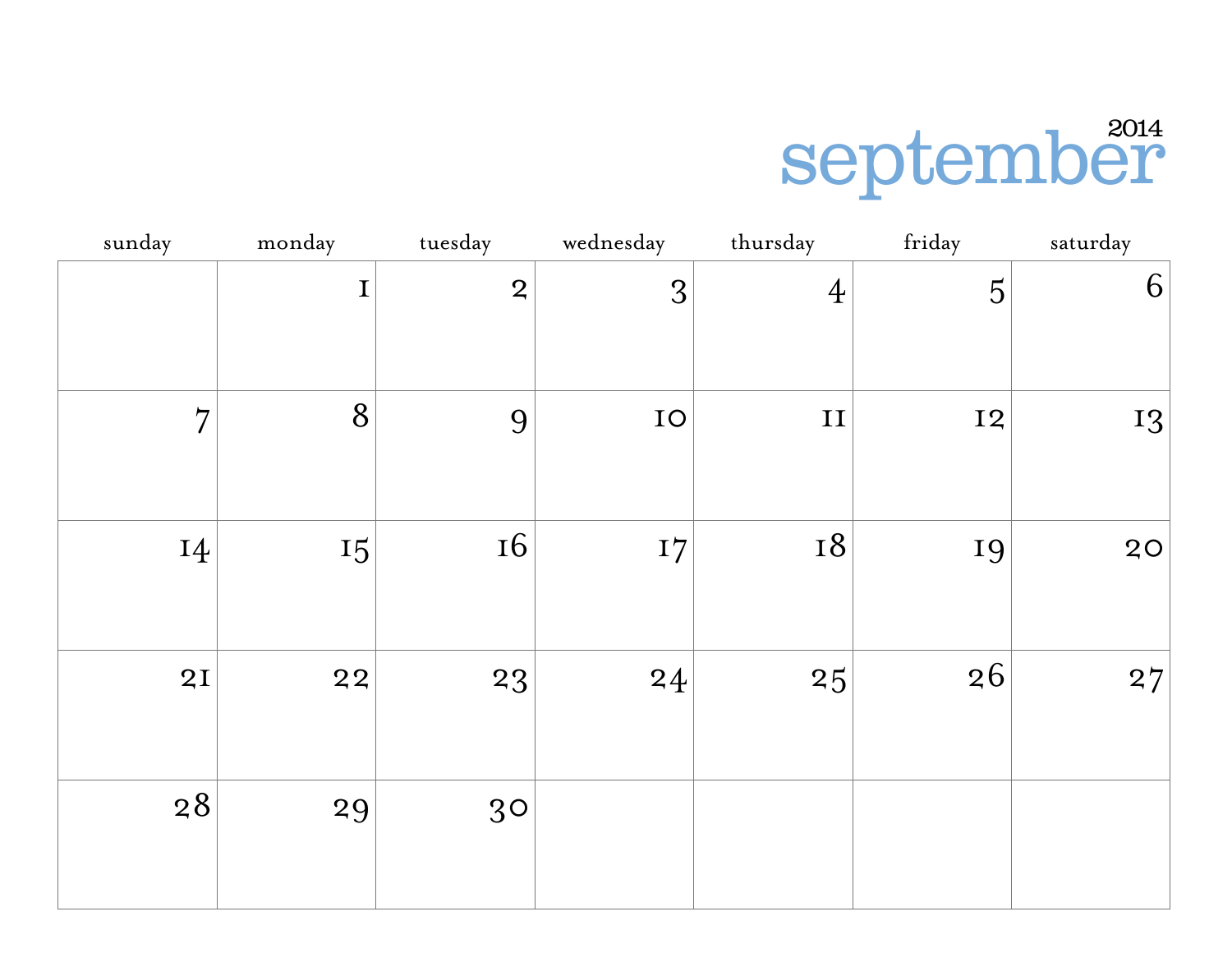## october

| sunday         | monday | tuesday        | wednesday   | thursday       | friday         | saturday       |
|----------------|--------|----------------|-------------|----------------|----------------|----------------|
|                |        |                | $\mathbf I$ | $\overline{2}$ | 3              | $\overline{4}$ |
| $\overline{5}$ | 6      | $\overline{7}$ | 8           | 9              | IO             | $\;$ II        |
| <b>I2</b>      | 13     | 14             | 15          | <b>16</b>      | I7             | <b>18</b>      |
| 19             | 20     | 2I             | 22          | 23             | 24             | 25             |
| 26             | 27     | 28             | 29          | 30             | 3 <sub>I</sub> |                |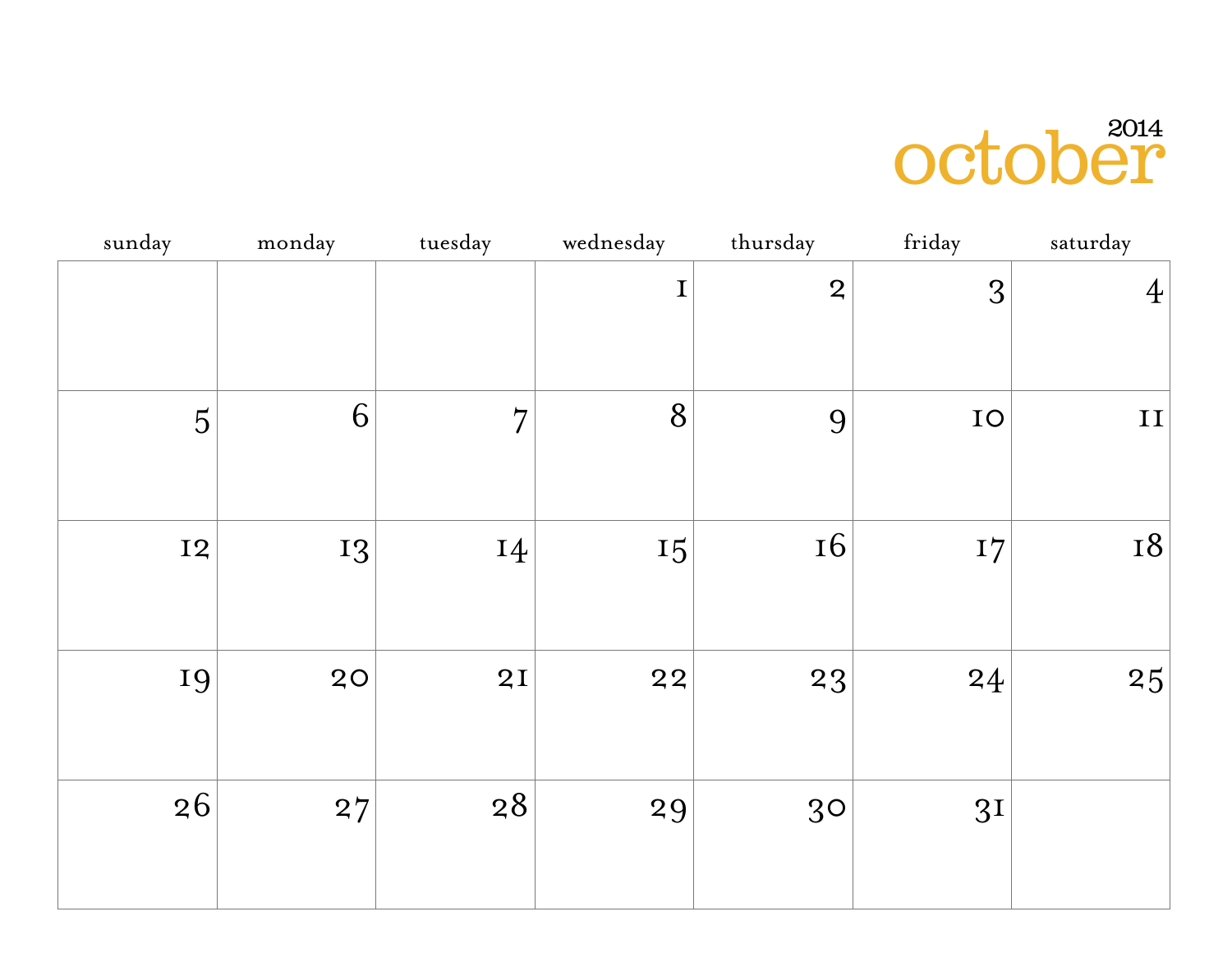## november

| sunday         | monday     | tuesday        | wednesday      | thursday | friday         | saturday    |
|----------------|------------|----------------|----------------|----------|----------------|-------------|
|                |            |                |                |          |                | $\mathbf I$ |
| $\overline{2}$ | 3          | $\overline{4}$ | $\overline{5}$ | 6        | $\overline{7}$ | 8           |
| 9              | ${\rm IO}$ | $\mathbf{II}$  | <b>I2</b>      | 13       | 14             | 15          |
| <b>16</b>      | I7         | <b>18</b>      | 19             | 20       | 2I             | 22          |
| 23/30          | 24         | 25             | 26             | 27       | 28             | 29          |